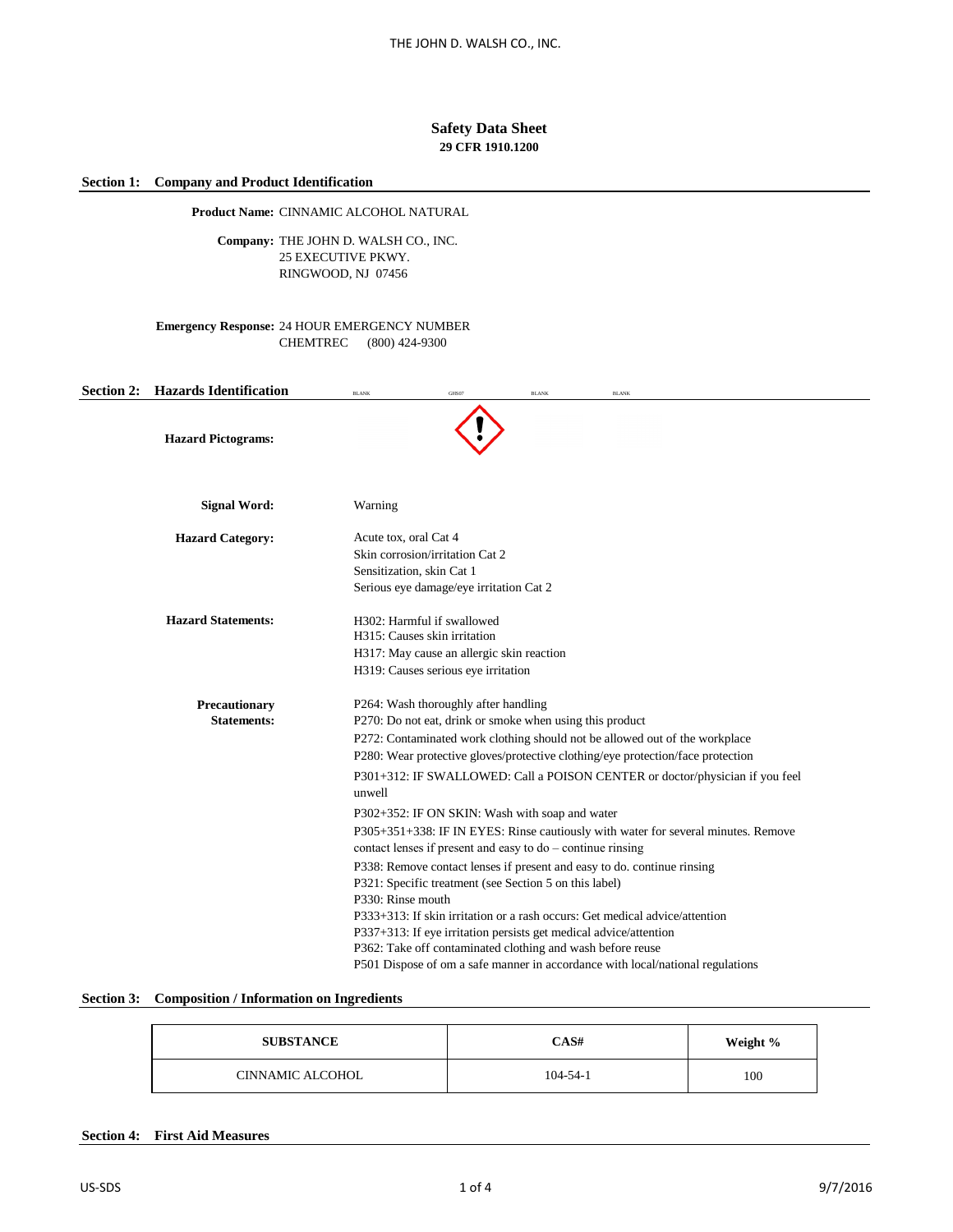- **If ingested:** Never give anything by mouth to an unconscious person. Rinse mouth with water. Seek immediate medical attention. DO NOT : Induce vomiting.
- **If inhaled:** If having difficulty breathing, remove to fresh air. Obtain medical attention if asthma-like symptoms or other symptoms develop.
- **Eye contact:** Immediately flush eyes with plenty of water for at least 15 minutes. Remove contact lenses if present and easy to do. Get medical attention if irritation develops or persists.
- Skin contact: Take off immediately all contaminated clothing. Rinse with water thoroughly. Get medical advice if irritation develops or persists.
- **Additional Info:** Observe for any symptoms for several hours after exposure. Follow up with medical attention if symptoms develop.

### **Section 5: Fire Fighting Measures**

**Extinguishing**  Water spray, fog, Carbon dioxide (CO2), dry chemical, alcohol resistant foam. Firefighters should wear **Method / Equipment:** self-contained breathing apparatus (SCBA) and full protective equipment.

Hazardous Constituents associated with burning / combustion are to be considered toxic. **Decomposition Info:**

## **Section 6: Accidental Release Measures**

Personal precautions, Keep unnecessary personnel away. Keep people away from and upwind of spill/leak. Eliminate all **protective equipment** ignition sources (no smoking, flares, sparks, or flames in immediate area). Wear appropriate and procedures: protective equipment and clothing during clean-up. Avoid breathing vapors. Ventilate

area if easy to do so. Contact local authorities if significant spillages cannot be contained. For personal protection, see section 8 of the SDS.

**Containment**  Large Spills: Contain actively spilling material if safe and easy to do so. Dike the spilled material, where **Equipment and**  this is possible. Utilize absorbent clay or sand to contain and stop spreading material. This product is Procedures: immiscible with water and will spread on the water surface.

> Small Spills: Utilize absorbent clay or sand and transfer to waste receptacles. Thoroughly clean surface to remove any residual contamination.

Cleanup Procedures: Collect all contaminated clay, media, or other cleanup materials into a waste receptacle. If cleaning surface is necessary, utilize mineral spirits or other solvents, provided adequate ventilation is available.

#### **Section 7: Handling and Storage**

Safe Handling Do not handle until all safety precautions have been read and understood. Do not handle near an open **Precautions:** flame or sources of ignition. Ensure adequate ventilation. Take precautionary measures against static discharges. Avoid breathing vapors. Avoid contact with eyes, skin, and clothing. Avoid prolonged exposure. Wear appropriate personal protective equipment.

**Recommendations for**  Store in cool area in product container away from sources of ignition or flame. Never store in extreme Storage: temperatures and avoid storing in direct sunlight.

**Incompatibilities:** Store away from strong acids or oxidizing agents. Refer to Section 10.

#### **Section 8: Exposure Control / Personal Protection**

General / Engineering Local exhaust ventilation should be utilized to control vapors / substances below exposure limits. Eye **Controls:** wash facilities must be available when handling this product.

**Work Clothing:** Protective work clothing which covers skin and prevents exposures.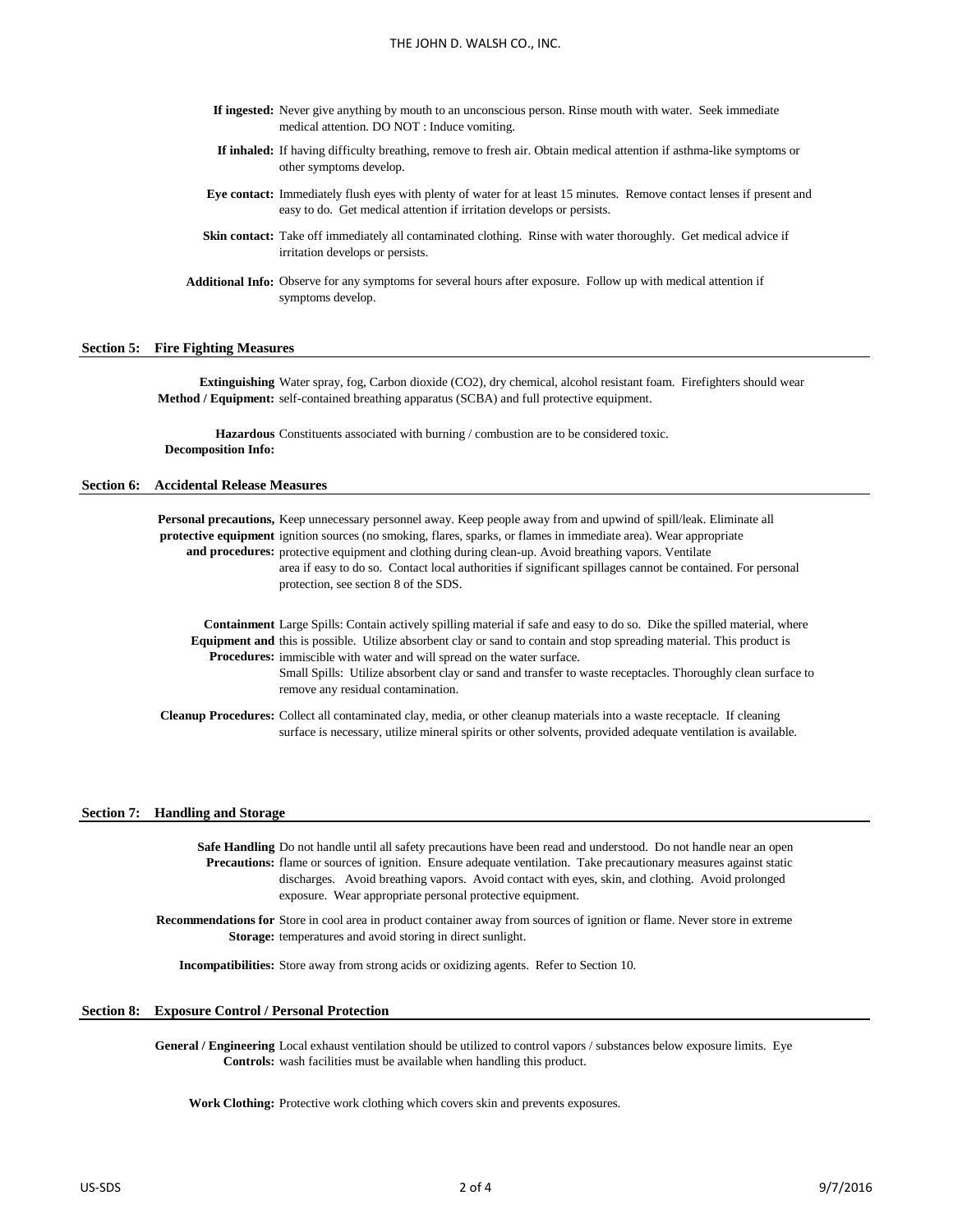**Eye/face protection:** Wear safety goggles or face shield.

Skin Protection: Wear solvent resistant gloves.

**Respiratory**  Utilize organic vapor respirator if airborne levels are not maintained below exposure limits, or if **Protection:** ventilation is inadequate.

**Additional**  Observe good chemical hygiene practices. Do not smoke or eat while using this product. Wash hands or **Information:** exposed skin after using the product.

#### **Section 9: Physical and Chemical Properties**

| State: Solid                               | <b>Melting Point: 86-93.2 F</b>   | <b>Freezing Not avail</b><br>Point:           |
|--------------------------------------------|-----------------------------------|-----------------------------------------------|
| <b>Color:</b> Refer to spec<br>sheet       | <b>Boiling Point: 482-496.4 F</b> | <b>pH</b> Not avail                           |
| <b>Specific Gravity:</b> $1.04 \ @ 25 \ C$ | <b>Odor:</b> Characteristic       | Water Insoluble<br>Solubility:                |
| <b>Evaporation rate:</b> Not avail         | <b>Flash Point:</b> $>200$ F      | Part. Coeff (n 1.2)<br>octanol/water          |
| Molecular Weight: 134.17 g/mol             | <b>Vapor Density: 4.7</b>         | Vapor $\lt1.01$ hPa @ 25C<br><b>Pressure:</b> |
| <b>Molecular Formula: C9-H10-O</b>         | Viscosity: Not avail              | <b>Autoignition</b> Not avail<br>Temp:        |

#### **Section 10: Stability and Reactivity**

General: This product is stable and non-reactive under normal conditions of use. Solvent vapors will evaporate from exposed material. Product is not subject to hazardous polymerization. Avoid open flame and ignition sources.

**Incompatible**  Strong oxidizing agents. **materials:**

**Decomposition**  No decomposition products known. Toxic substances may be released in the event of a fire. **products:**

#### **Section 11: Toxicological Information**

#### **Toxicological Information (contained substances)**

| Substance (name) |       | LD50 Oral   LD50 Dermal                     |
|------------------|-------|---------------------------------------------|
| CINNAMIC ALCOHOL | (Rat) | $2000 \text{ mg/kg}$ >5000mg/kg<br>(Rabbit) |

**Carcinogenicity or**  Not listed

**mutagenicity:**

**Sensitization:** May cause an allergic skin reaction

**Other Notes:** Not applicable.

### **Section 12: Ecological Information**

Degradation / Mobility info: No specific data available. Contained solvents are expected to degrade rapidly in the environment.